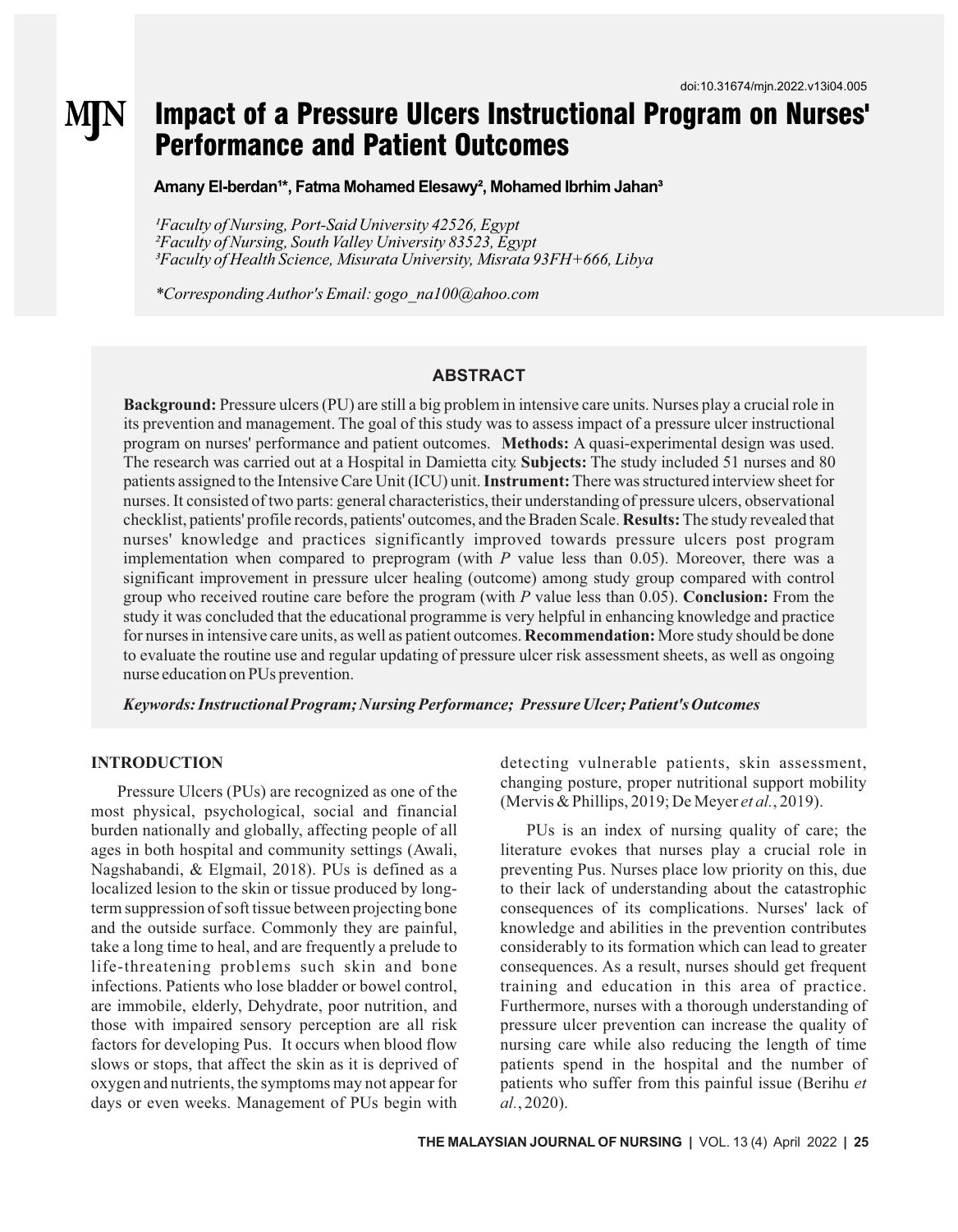## **Study Significance**

About 2.5 million individuals acquire PUs each year and worldwide 60,000 fatalities occur each year as a result of PUs complications, the high frequency of PUs is a reflection of the nursing care provided. As a result, a variety of measures have been employed to reduce PUs rates and enhance patient quality of care, including health care member education, the availability of PUs guidelines, and the use of technology. So, nurses play an important role in patients 'assessment, education and care which means that nurses need continuous training on methods to prevent and care of PUs (Mäkinen *et al.*, 2020). At present there are no studies based on determined setting that examine impact of a pressure ulcer instructional program on nurses' performance and patient outcomes Therefore, the present study was conducted.

#### **Research Hypotheses**

H1: Nurses performance after program will be better than before the program.

H2: Patients out come after the program will be better than before the program.

### **METHODOLOGY**

**Research Design:** A quasi-experimental research was conducted for this study.

**Study Setting:** The study was conducted at ICU of university hospital.

## **Participants**

**Nurses:** All nurses working in the ICU at the time of the study agreed to take part in the current study (51).

**Patients:** A convenient sample of 80 critically ill patients who were admitted to the ICU. They were divided into two equal group. The first group consists of 40 patients who received routine hospital care only prior to the programme application (control group). The Second group of 40 patients received the nursing care post program application.

Inclusion criteria are adult male and female, patients, not experienced at any stage of PUs within last 24 hours, and agreed to participate in the current study.

C) The sample size was calculated using the equation below (Charan & Biswas, 2013).

n= sample size  $Z \alpha/2$  = the value for a type I error of 5%. Z  $\beta$  = the value for a type II error of 20%. P1 = proportion of patients who received proper nursing PI care and developed  $PI = 32\%$ . P2 = Prevalence of patients who didn't receive proper nursing PI care and developed PI = 46%. P1−P2= effect size.

The calculated sample size is 40 patients in each group

Sample size (n) = 
$$
\frac{P(1-P)}{D2}
$$
 Z2

#### **Tools of Data Collection:**

**Tool (I)** Evaluation of patient profile: used to assess he patient's socio-demographic and clinical information as (age, sex, Current illness history, previous medical disorders, reasons for admission, medical diagnosis, and risk factors of PUs).

**Tool (II):** Glasgow Coma Scale (GCS) established by Green, (2011) was used to examine the neurological status on the scale consists of three tests: Eye reaction (E) vocal answer (V) & motor response (M) System of scoring: Extremely severe, with GCS less than 8, Middle,  $GCS 9-12$ .

**Tool (III):** Braden Scale for Predicting Pressure Injury Risk was developed by Barbara Braden and Nancy Bergstrom in 1987 for assessing patient's risk of developing a pressure injury by looking at six different factors: sensory perception, moisture, activity, mobility, nutrition, and friction and shear. The scale has a maximum score of 23 points, with a lower score indicating a higher risk of developing a pressure injury and vice versa. The Braden Scale has five levels of risk: extremely high risk (total score 9 or fewer), high risk (total score 10-12), moderate risk (total score 13-14), mild risk (total score 15-18), and no risk (total score 19- 23) Correlation the aggregate score coefficients on the Braden scale were 0.80.

**Patient's Outcomes:** It is used to examine the patient's outcomes in order to determine the healing of a PUs. The National PUs Advisory Panel created it (2019). It is divided into two sections. Part I is a skin examination of the pressure location, depth, skin color, skin temperature, wetness, texture, ulcer stage, and signs and symptoms of dehydration. A score ranging from 0 to 24 might be obtained. Part II: Pressure Ulcer Healing (PUH), which comprised three criteria to assess changes in pressure ulcer status over time (length, width, exudate amount, and tissue type), with a total pain range of 0-13. The patients' pressure injury wound healing results were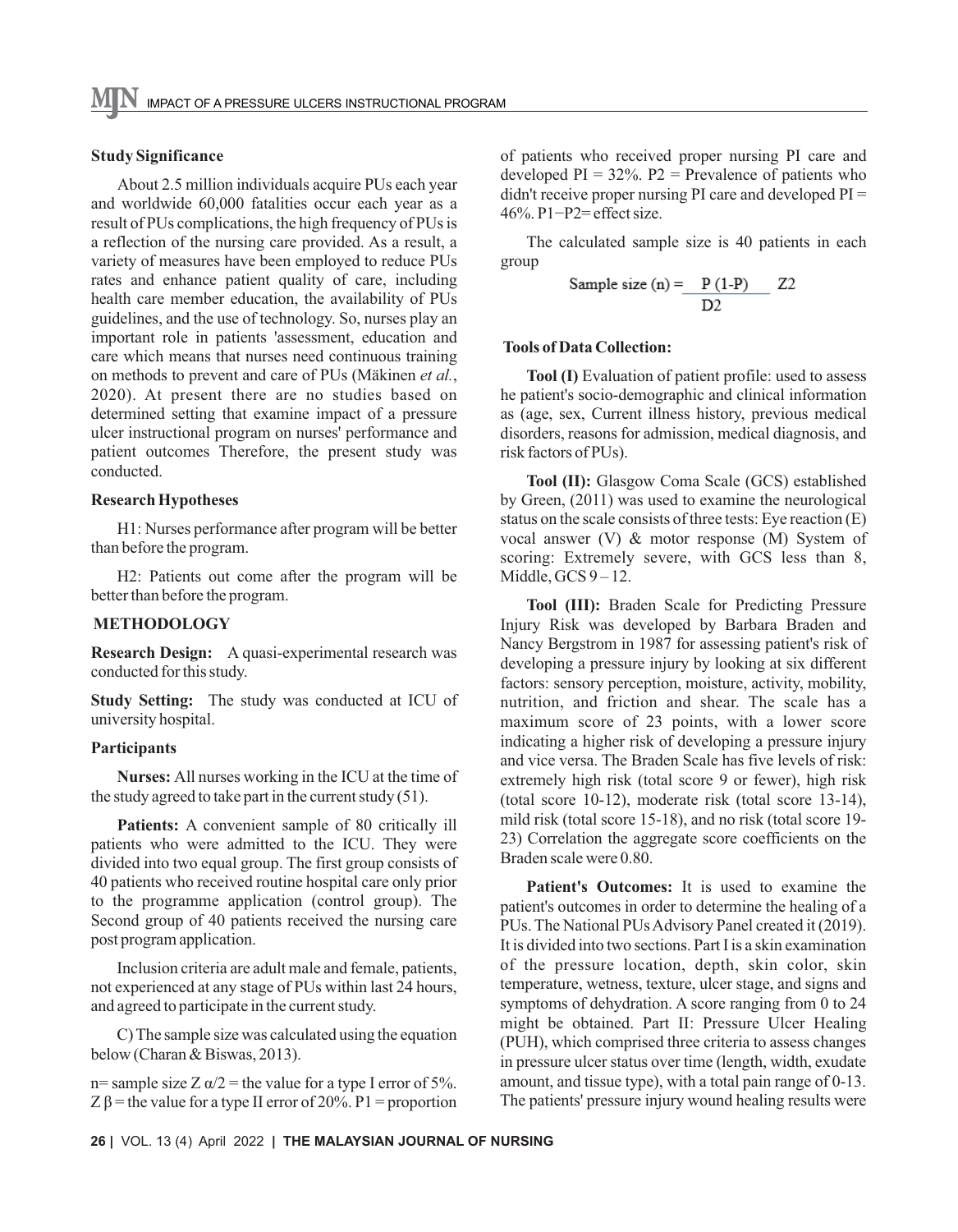estimated by adding the two. Total scores might range from 0.0 to 37, with a lower value indicating a better result. The Cronbach's Alpha was 0.8.

**Considerations for Ethical Behavior:** The ethical commission of the Faculty of Nursing at Port-Said University gave permission on 5-12-2017. The research was given official permission by the hospital's management. The present study's goal was conveyed to each nurse and patient. Patients were also assured that their anonymity and privacy is respected. They can leave the study at any moment without incurring any penalties.

To guarantee the impartiality and clarity of the tools and to estimate the time necessary for data collection tools, along with to assess the feasibility of the study, a pilot study was conducted on 8 patients and five nurses (10%) who met the inclusion criteria. The necessary correction was made available to the tools' final version. They were removed from the main study population, and the results of the pilot study proved that the study was feasible.

**Fieldwork:** Collection of data was completed over the duration of 13 months, "from December 2017 to the end of 2019". Data collected was done at morning, 5 days/ including all Pts. who had the previous inclusion criteria through using study tools by the researcher.

**Pre-program phase (1):** the researchers started the interviewing process among three-five nurses daily, for about 20-25 minutes for each nurse, the interviewing sheet was utilized. The demographic features of nurses, as well as their knowledge, were evaluated. Furthermore, the researchers used an observational checklist to examine the nurses' performance in the management of PUs during actual clinical care practices. The researcher reviewed every point in sheet to be sure that no points are missed.

For patients, the demographic and medical features of all 80 patients were assessed during the initial assessment. The Braden scale was used to determine which patients were at risk of developing PUs as they were followed until discharge through a period 6 weeks using patients' outcomes assessment. The total phase took about six months to complete.

**The Implementation Phase:** The educational program was developed upon nurse's assessment during the pre-program phase along with the European Pressure Ulcer Advisory Panel guidance (EPUP). It contains

(anatomy and physiology of skin, definition, risk factors, causes, signs, symptoms, most common locations, phases, diagnostic measures, complications, management, and nurses' practices addressing pressure ulcers). Each session consists of one group of five nurses who had been studied for 6 sessions both in theoretical and practical aspects (2 meetings per week for 90 minutes).

**Evaluation Phase:** In this phase, nurses' knowledge and skills were examined immediately after the program was delivered, then again after 8 weeks, the nurses' observational checklist was utilized. In addition, all the patients in the specified units were assessed. Patients on the Braden scale were tracked until they were discharged, and those who developed PUs were enrolled in the trial and tracked for 6 weeks using the patients' outcomes tool. Similarly, the post-program patients were matched with the pre-program patients based on demographics, medical profiles, and physical therapy outcomes.

### **Statistical Interpretation**

The information gathered was arranged, reviewed, tallied, and analyzed. SPSS 20.0 is a statistical software for social science. The suitable statistical tests were used to determine whether there was a significant statistical difference between study variables or not.

For qualitative variables, descriptive statistics in the form of frequencies and percentages wereused, as well as means and standard deviations for quantitative variables. In the event of comparisons between two groups, quantitative continuous data was compared using the Student *t*-test.

### **RESULTS**

Part (1) applies to nursing-related factors such as nursing demographic characteristics, as well as a comparison of mean knowledge and practice scores of nurses before and after nursing intervention. Part (2) applies to nursing-related factors such as nursing demographic characteristics, as well as a comparison of mean knowledge and practice scores of nurses before and after nursing intervention. Throughout the study period, Part 2 is concerned with patient-related variables such as demographics, medical variables, and outcomes mean scores between patients care for after program implementation (study group) and before program implementation (control group).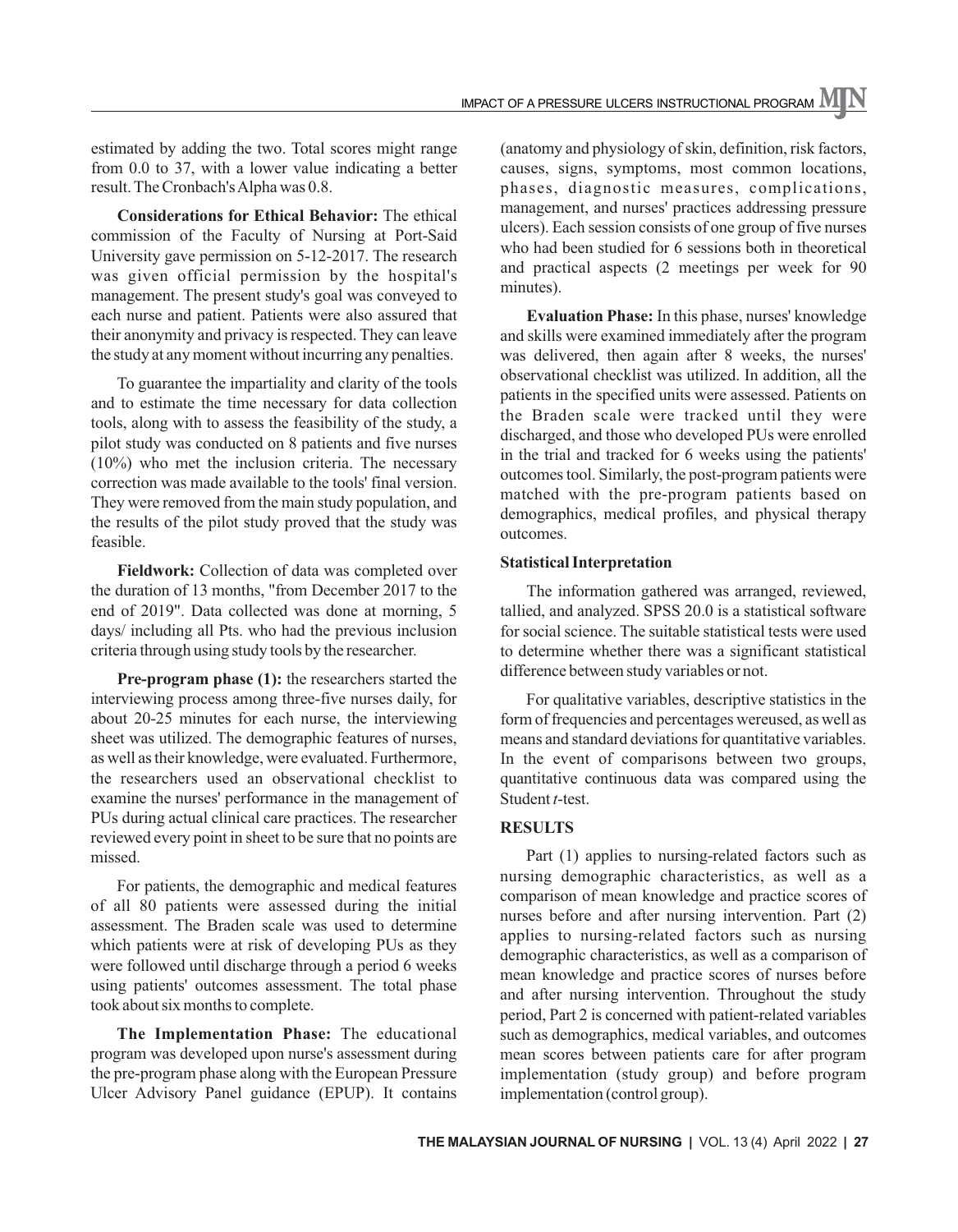| <b>General Characteristics</b> | Frequency      | Percentage $(\% )$ |  |  |  |  |  |  |  |
|--------------------------------|----------------|--------------------|--|--|--|--|--|--|--|
| Age (years)                    |                |                    |  |  |  |  |  |  |  |
| $20$                           | $\overline{2}$ | 3.9                |  |  |  |  |  |  |  |
| $21 - 25$                      | 8              | 15.6               |  |  |  |  |  |  |  |
| $26-30$ or more                | 41             | 78.5               |  |  |  |  |  |  |  |
| Mean $\pm$ SD                  |                | $28.8 \pm 4.8$     |  |  |  |  |  |  |  |
| Gender                         |                |                    |  |  |  |  |  |  |  |
| Female                         | 40             | 78.5               |  |  |  |  |  |  |  |
| Male                           | 11             | 23.5               |  |  |  |  |  |  |  |
| <b>Educational Level</b>       |                |                    |  |  |  |  |  |  |  |
| Diploma Nurse                  | 40             | 78.5               |  |  |  |  |  |  |  |
| <b>Technical Nurse</b>         | 6              | 11.8               |  |  |  |  |  |  |  |
| <b>Bachelor Nurse</b>          | $\overline{4}$ | 7.9                |  |  |  |  |  |  |  |
| <b>Years of Experience</b>     |                |                    |  |  |  |  |  |  |  |
| >1 Year                        | 5              | 9.8                |  |  |  |  |  |  |  |
| 2-5 Year                       | 3              | 5.9                |  |  |  |  |  |  |  |
| $>6$ Years                     | 43             | 84.3               |  |  |  |  |  |  |  |

|        |  |  | Table 1: Frequency Distribution among the Studied        |
|--------|--|--|----------------------------------------------------------|
|        |  |  | <b>Sample According to their General Characteristics</b> |
| (N=51) |  |  |                                                          |

| <b>Training course about PU</b> |    |      |  |  |  |  |  |  |
|---------------------------------|----|------|--|--|--|--|--|--|
| N <sub>0</sub>                  | 44 | 88.2 |  |  |  |  |  |  |
| Yes $(1-3)$                     | 6  | 11.8 |  |  |  |  |  |  |
| <b>Place of Residence</b>       |    |      |  |  |  |  |  |  |
| Rural                           | 29 | 56.9 |  |  |  |  |  |  |
| Urban                           | 22 | 43.1 |  |  |  |  |  |  |

Table 1 shows that, 87.5% of the studied nurses had age ranged between 26 to more than 30 years, 78.5 % were female with diploma of Nursing, with 84.3% of them had 6 years' experience.



*Figure 1: Nurses Attendance of PUs Training Courses (N=51)*

*Table 2: Comparison of the mean Knowledge Scores of Nurses before, After, and During Program Implementation (N = 51)*

|               | Pre-program<br><b>Mean score</b> | Post-<br>program  |        | <b>Statistic test</b><br><b>Pre and Post</b> | <b>Reliability</b><br><b>Statistics</b>  | <b>Follow</b> up- | <b>Reliability</b><br><b>Statistics</b>          | <b>Statistic test</b><br>Pre and follow up |          |
|---------------|----------------------------------|-------------------|--------|----------------------------------------------|------------------------------------------|-------------------|--------------------------------------------------|--------------------------------------------|----------|
|               |                                  | <b>Mean score</b> |        | P                                            | Pre and post<br>Cronbach's<br>Alpha test | mean score        | Pre and<br>follow-up<br>Cronbach's<br>Alpha test |                                            |          |
| Total scoring | $45.57 \pm 21.26$                | $66.2 \pm 5.298$  | 22.734 | $0.000*$                                     | $0.725*$                                 | $65.6 \pm 10.203$ | 0.584                                            | 12.-916                                    | $0.000*$ |

*Result is significant at p-value ≤ 0.05, \*\*Result is highly significant at p-value ≤ 0.001*

Table 2 reveals that there were highly statistically significant differences in nurses' knowledge before and after program implementation ( $t$ -test = 22.734,  $p$ -value  $\leq$  0.001.), as well as pre and post program follow-up ( $t$ -test = 12.916,  $p$ -value  $\leq$ 0.00.).

*Table 3: Nurses' Mean Practice Scores Program of The Pressure Ulcer Before, After, and Follow-Up* 

| <b>parameters</b> | Pre-<br>program   | Post-<br>program  | <b>Statistic test</b><br><b>Pre and Post</b> |          | <b>Follow up</b>   | <b>Statistic test</b><br>Pre and follow up |           | <b>Statistic test</b><br>Post and follow up |          |
|-------------------|-------------------|-------------------|----------------------------------------------|----------|--------------------|--------------------------------------------|-----------|---------------------------------------------|----------|
|                   | <b>Mean score</b> | <b>Mean score</b> |                                              | P        |                    | t                                          | P         |                                             |          |
| Total scoring     | $67.1 \pm 15.2$   | $108.6 \pm 12.9$  | 22.734                                       | $0.000*$ | $96.1 \pm$<br>16.9 | 8.903                                      | $0.000**$ | 8.292                                       | $0.000*$ |

**28 |** VOL. 13 (4) April 2022 **| THE MALAYSIAN JOURNAL OF NURSING**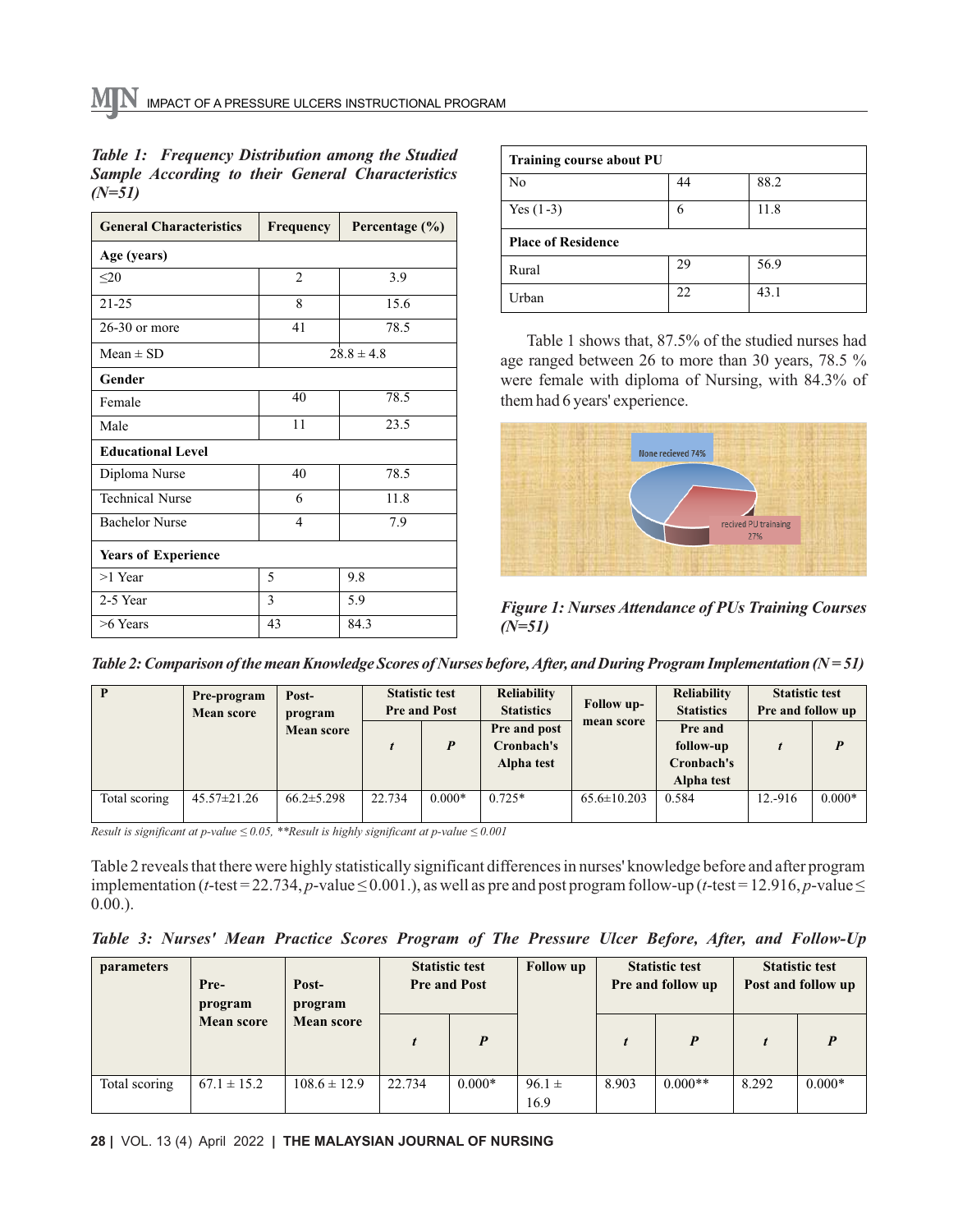Table 3 demonstrates that there were highly statistically significant changes in nurses' mean practice scores pre-program, post-program, follow-up, and finally, between post-program and follow-up assessment (*p*-value less than 0.05).

| <b>Variables</b> | <b>Study Group</b><br>$(n=40)$ |               | <b>Control Group</b><br>$(n=40)$ | Significance     |               |
|------------------|--------------------------------|---------------|----------------------------------|------------------|---------------|
|                  | N <sub>0</sub>                 | $\frac{6}{6}$ | No.                              | $\%$             |               |
| Age in (years)   |                                |               |                                  |                  |               |
| $<$ 20           | 15                             | 37.5          | 14                               | 35.0             |               |
| 20-40            | 9                              | 22.5          | 6                                | 15.0             | $X^2 = 1.892$ |
| $41 - 60$        | 8                              | 20.0          | $\mathbf{r}$                     | 17.5             | $P = 0.60$    |
| More than 60     | 8                              | 20.0          | 13                               | 32.5             |               |
| Mean (SD)        | $51.73 \pm 6.56$               |               |                                  | $48.85 \pm 6.99$ | $t = 0.742$   |
|                  |                                |               |                                  |                  | $P = 0.46$    |
| Sex              |                                |               |                                  |                  |               |
| Male             | 34                             | 85.0          | 33                               | 82.5             | $X^2 = 2.051$ |
| Female           | 6                              | 15.0          |                                  | 17.5             | $P = 0.23$    |

| Table 4: The Frequency Distribution of the Study and Control Groups' (n=80). |  |  |  |
|------------------------------------------------------------------------------|--|--|--|
|                                                                              |  |  |  |

Table 4 clears that the mean age in the study group and the control group was 51.73±6.56 and 48.85±6.99 respectively. About 15.0% of the samples in the study group vs. 17.5% in the control group were female. There was homogeneity between the two group regarding general qualities (*P*more than 0.050).

*Table 5: Comparison between the Study and Control Group in Relation to Presence of Risk Factors*

| <b>Variables</b>                                  | Study group $n=40$ |               | Control group n=40 |               |                        | $\boldsymbol{P}$ |
|---------------------------------------------------|--------------------|---------------|--------------------|---------------|------------------------|------------------|
|                                                   | No.                | $\frac{0}{0}$ | No.                | $\frac{0}{0}$ |                        |                  |
| <b>Unconsciousness</b>                            | 7                  | 17.5          | 9                  | 22.5          | $\Box \Box = 4.652$    | 0.471            |
| Decreased perfusion                               | 4                  | 10            | 3                  | 7.5           | $\Box \Box \Box 0.774$ | $= 0.714$        |
| Obesity                                           | 14                 | 35            | 16                 | 40            | $\Box \Box = 3.688$    | 0.158            |
| Diabetic ketoacidosis                             | 8                  | 20            | 6                  | 17.5          | 00-00000               | 0.893            |
| Hypertension                                      | 6                  | 17.5          | 8                  | 20            | nn=nnnnn               | 0.883            |
| Stroke                                            | 8                  | 20            | 6                  | 17.5          |                        | 0.893            |
| Post road traffic accident (RTA)<br>spinal injury | 3                  | 7.5           | $\overline{4}$     | 10            | $\Box \Box \Box 0.774$ | $= 0.714$        |
| Immobility                                        | 35                 | 87            | 34                 | 86            | $\Box \Box = 3.688$    | 0.158            |

*# not mutually equal. P >0.05 non-significant (RTA=road traffic accident)*

Table (5) compares the study and control groups in terms of risk variables, with immobility accounting for 87.0% of cases in the study group against 86.0% in the control group, with no significant difference  $(P > 0.05)$ .

*Table 6: Comparison between Both Study and Control Groups as Regard to Neurological Examination Using Glasgow Coma Scale (GCS)(N=80)*

| <b>Variables</b>       |     | Study group $(n=40)$ |                      | Control group $(n=40)$ |          |                 |  |
|------------------------|-----|----------------------|----------------------|------------------------|----------|-----------------|--|
|                        | No. | $\frac{6}{9}$        | $\frac{0}{0}$<br>No. |                        | $\chi^2$ | <i>p</i> -value |  |
| Level of consciousness |     |                      |                      |                        |          |                 |  |
| Fully conscious        | 10  | 25                   |                      | 22.5                   | 0.532    | 0.641           |  |
| Semi conscious         | 23  | 57.5                 | 22                   | 55                     |          |                 |  |
| Unconscious            |     | 17.5                 |                      | 22.5                   |          |                 |  |

*p-value is significant at ≤ 0.05.*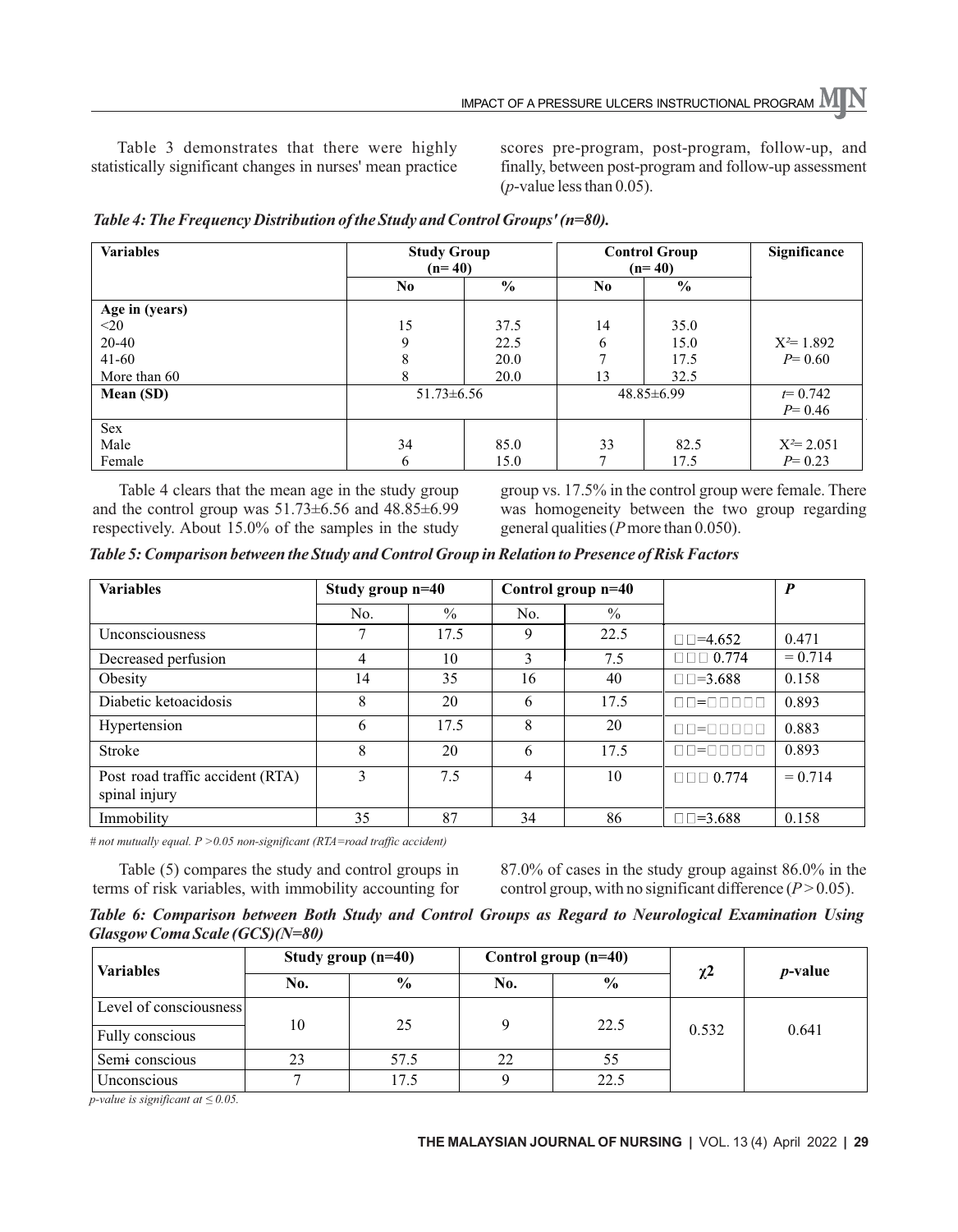Table 6 demonstrates that 17.7% of those in the study group and 22.5 % of those in the control group were unconscious,

|                            |                  | Study group $(n=40)$ |                  | Control group $(n=40)$ |       | p-value |
|----------------------------|------------------|----------------------|------------------|------------------------|-------|---------|
|                            | No.              | $\%$                 | No.              | $\%$                   |       |         |
| 1st. day on admission)     |                  |                      |                  |                        |       |         |
| Severe risk is less than 9 |                  | 62.0                 |                  | 60.0                   |       |         |
| High risk from 10-12       |                  | 9.0                  |                  | 10.0                   | 0.213 | 0.832   |
| Moderate risk from 13-14   |                  | 20.0                 |                  | 22.0                   |       |         |
| Mild risk from 15-18       |                  | 9                    |                  | 8                      |       |         |
| $Mean \pm SD$              | $11.20 \pm 0.66$ |                      | $11.73 \pm 2.33$ |                        |       |         |

*Table 7: Comparison Between Study and Control Group in Relation to Braden Scale Assessment(N=80)*

Table (7) shows comparison between study and control group in relation to Braden scale assessment. The mean score and SD were  $(11.20\pm0.66 \text{ vs } 11.73\pm2.33)$  in study and control group respectively on day of admission, with no significant difference first day (*P*>0.05).

*Table 8: Mean Scores for Patients with PUs in the Study and Control Group Throughout the Study Period (N= 80*

| <b>Study Periods</b> | $Mean \pm SD$             |                             | t-test | <i>p</i> -value |  |
|----------------------|---------------------------|-----------------------------|--------|-----------------|--|
|                      | <b>Study Group (n=40)</b> | <b>Control Group (n=40)</b> |        |                 |  |
| 1st week             | 11.20 $\pm$ 0.66          | 11.73 $\pm$ 2.33            | 0.610  | 0.504           |  |
| 2nd week             | $15.61+1.91$              | $21.42 + 3.21$              | 11.476 | $0.000**$       |  |
| 3rd week             | $13.48 + 1.63$            | $28.27 + 2.82$              | 14.629 | $0.000**$       |  |
| 4th week             | $11.20 + 1.55$            | $27.48 + 2.97$              | 26.466 | $0.000**$       |  |
| 5th week             | $10.43 + 1.22$            | $28.94 + 2.91$              | 30.962 | $0.000**$       |  |
| 6th week             | $9.42 + 1.22$             | $28.93 + 3.21$              | 37.962 | $0.000**$       |  |

Table (8) reveals that there were very statistically significant differences between the study and control groups in all 6 weeks of evaluation, with *p*-value= 0.000.

### **DISCUSSION**

One of several nursing cares goals is pressure injury prevention, which is very crucial and a major indicator of nursing care quality. Concerning nurses' knowledge, regarding nurses related variables, the current study found that in the pre-program, studied nurses had mean knowledge scores that were poor, but these scores improved quickly and to a high level of knowledge after intervention. Sengul, & Karadag, published a study that supports these findings at (2020). In Turkey, they reported that the level of knowledge of nurses about the

prevention of pressure ulcers was determined. As nurses' understanding on how to avoid pressure ulcers (PUs) was lacking at two foundation hospitals. The lack of awareness about Pus leads to lower the quality of patient care and raise the risk of PUs formation. Also, Coyer *et al.*, (2019) & Kim & Lee (2019) investigated ICU nurses' knowledge, attitude, and performance toward PUs prevention among nurses in Korean longterm care institutions, concluding that they are often poor in PUs preventive knowledge.

Regarding education effect it is clear from the finding of our result and congruent with Ursavaş & Eri (2020) who investigated the effects of PUs prevention education on nursing students' knowledge, attitudes. It was found that the intervention group had a significantly higher mean score post education for knowledge about pressure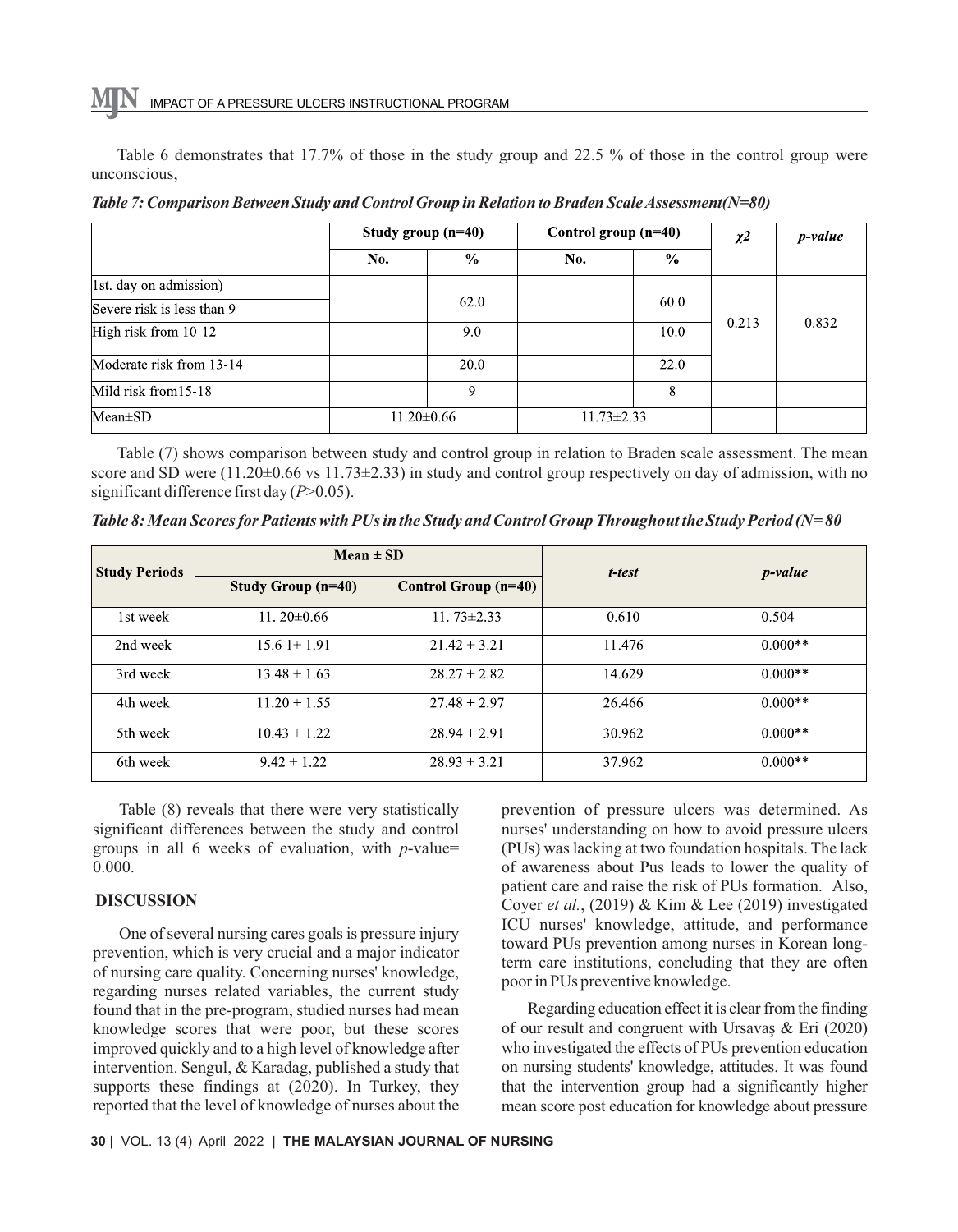ulcer prevention than the control group with high significance. Nurses knowledge and attitudes about PUs prevention improved as a result of the education they received.

This is confirmed that method of presenting information had a significant influence on the understanding of nurses.

Meanwhile, current study's findings contradict finding of Kim, Park, & Kim (2020) regarding the impact of pressure injury training on nurses. They found that individuals'posteducation knowledge levels dropped or vanished over time, with the subjects returning to their pre-education baseline. Regular educational sessions, ongoing feedback following education, and follow-up are therefore required.

In terms of nurses' level of practice, the current study found that mean nurse practice scores were low in the pre-program, indicating that the studied nurses had low levels of practice in the pre-program, which could be due to insufficient training as most of them had not attended any PU training course, but there were highly statistically significant differences post-intervention, indicating that the educational program was effective. These findings are similar to those of Kwong *et al.*, (2020), who conducted cluster randomized controlled trials to determine the effectiveness of a pressure injury prevention program for nursing assistants in private for-profit nursing homes. Khojastehfar, Ghezeljeh, & Haghani, (2020) investigated the effectiveness of a pressure injury prevention program for nursing assistants in private for-profit nursing homes. They came to the conclusion that an evidence-based pressure injury prevention program increased the nursing assistants' skill and performance.

In addition, Kim, Park, & Kim (2020) indicated that pressure injury training programs can increase nurses' competency. According to the findings of this study, these programs can help nurses improve their knowledge, visual discrimination ability, and clinical judgment, and they can be categorized as continuing education programs. Large scale research, on the other hand, is needed to back up this conclusion. In contrast to Mwebaza (2014), who evaluated nurses' practices in the care of patients with PUs in a Ugandan Teaching Hospital, also, Cogan *et al.*, (2017) who emphasized nurses' poor performance and stated that, there is no evidence of the effectiveness of behavioral or educational interventions in preventing the occurrence of pressure ulcers in adults with spinal cord injury.

In contrast to Nakata, & Suzuki's (2019) findings that "regarding practices, the result of the pretest indicaes that thelevel of practices significantly increases." However, this conclusion differed from prior findings as reported in Hoxmeier & Lenk's (2020) study, which indicated that seminars and workshops were the most common sources of information, but practices is still poor.

Concerning patients' related variables, study group and the control group had similar mean ages of  $51.73\pm6.56$  and  $48.85\pm6.99$ , respectively. In terms of gender, it was discovered that about 15.0% of the samples in the study group were female, compared to 17.5% in the control group. In terms of general data there was no difference between the control and study groups. During the six weeks of PUs wound healing assessment, significant improvements was reported in wound healing process in patients cared post-program implementation (study group) compared to care pre-program (control group), indicating the effectiveness of the educational program provided to the nurses and its positive patient outcomes.

In the line of our finding, Gaballah & El-Deen (2021) investigated the effects of a PI care program and observed that after five weeks of therapy, patients' PI wound healing improved significantly. On the other hand, Stern *et al.*, (2014) conducted a pragmatic cluster randomized stepped wedge trial by multidisciplinary team versus usual care for the treatment. Nurses who visited and educated nursing staff weekly at bedside and in group sessions, found no statistically significant differences in PUs wound healing between the control and in the intervention groups.

### **CONCLUSION**

This study concluded that the educational program is extremely successful in enhancing nurses' knowledge and performance in intensive care units which consequently reflected on patients PUs healing outcomes. The findings of the research supported the proposed research hypotheses.

### **Recommendation**

It is recommended that further research must be conducted to consider the routine use and regular revision of pressure ulcer risk assessment sheets is necessary. The obstacles in the implementation of pressure ulcer preventive measures must be identified and addressed in order to achieve a change in practice. An in-service training program must be conducted for nursing staff in order to continuously advance patient care in this area.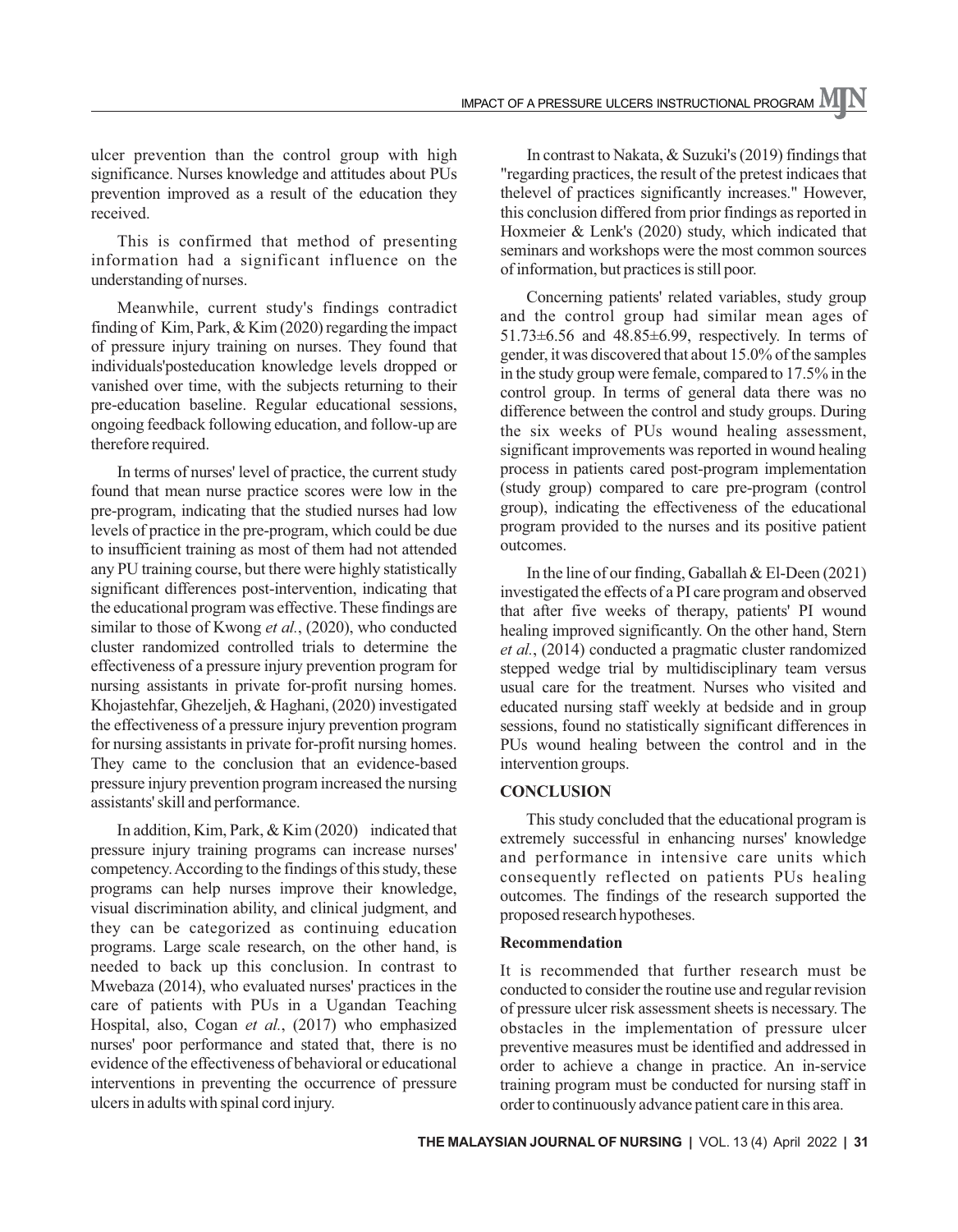# **Conflict of Interests**

The authors declare that they have no conflict of interests.

### **ACKNOWLEDGEMENT**

The authors are thankful to the institutional authority for completion of the work.

## **REFERENCES**

- Awali, Z. M., Nagshabandi, E. A., & Elgmail, A. (2018). The Effect of Implementing Pressure Ulcer Prevention Educational Protocol on Nurses' Knowledge, Attitude and Practices. *Nursing and Primary Care, 2*(4), 1-7. https://doi.org/10.9790/1959-0706116069
- Berihu, H., Wubayehu, T., Teklu, T., Zeru, T., & Gerensea, H. (2020). Practice on pressure ulcer prevention among nurses in selected public hospitals, Tigray, Ethiopia. *BMC Research Notes, 13*(1), 1-7. https://doi.org/ 10.1186/s13104-020-05049-7
- Charan, J., & Biswas, T. (2013). How to calculate sample size for different study designs in medical research? *Indian Journal of Psychological Medicine, 35*(2), 121. https://doi.org/10.4103/0253-7176.116232
- Cogan, A. M., Blanchard, J., Garber, S. L., Vigen, C. L., Carlson, M., & Clark, F. A. (2017). Systematic review of behavioral and educational interventions to prevent pressure ulcers in adults with spinal cord injury. *Clinical Rehabilitation, 31*(7), 871-880. https://doi.org/10.1177/0269215516660855
- Coyer, F., Cook, J. L., Doubrovsky, A., Campbell, J., Vann, A., & McNamara, G. (2019). Understanding contextual barriers and enablers to pressure injury prevention practice in an Australian intensive care unit: An exploratory study. *Australian Critical Care, 32*(2), 122-130. https://doi.org/10.1016/j.aucc.2018.02.008
- De Meyer, D., Verhaeghe, S., Van Hecke, A., & Beeckman, D. (2019). Knowledge of nurses and nursing assistants about pressure ulcer prevention: A survey in 16 Belgian hospitals using the PUKAT 2.0 tool. *Journal of Tissue Viability, 28*(2), 59- 69. https://doi.org/10.1016/j.jtv.2019.03.002
- Gaballah, S., & El-Deen, D. S. (2021). Pressure injury care program effects on nurse's performance and patients' pressure injury wound healing outcomes. *American Journal of Nursing Research, 9*(3), 76-84. https://doi.org/10.12691/ajnr-9-3-2
- Green, S. M. (2011). Cheerio, laddie! bidding farewell to the Glasgow Coma Scale. *Annals of Eemergency Medicine, 58*(5), 427-430. https://doi.org/10.1016/j.annemergmed.2011.06.009
- Hoxmeier, J., & Lenk, M. M. (2020). Service learning in information systems courses: Community projects that make a difference. *Journal of Information Systems Education, 14*(1), 10.
- Khojastehfar, S., Ghezeljeh, T. N., & Haghani, S. (2020). Factors related to knowledge, attitude, and practice of nurses in intensive care unit in the area of pressure ulcer prevention: Amulticenter study. *Journal of Tissue Viability, 29*(2), 76-81. https://doi.org/10.1016/j.jtv.2020.02.002
- Kim, G., Park, M., & Kim, K. (2020). The effect of pressure injury training for nurses: a systematic review and metaanalysis. *Advances in kin & Wound Care, 33*(3), 1-11. https://doi.org/10.1097/01.ASW.0000653164.21235.27
- Kim, J. Y., & Lee, Y. J. (2019). A study on the nursing knowledge, attitude, and performance towards pressure ulcer prevention among nurses in Korea long‐term care facilities. *International Wound Journal, 16*, 29-35. https://doi.org/10.1111/iwj.13021
- Kwong, E. W. Chen, L. Y., Kwan, R. C., & Lee, P. H. (2020). The effectiveness of a pressure injury prevention program for nursing assistants in private for-profit nursing homes: A cluster randomized controlled trial. *Journal of Advanced Nursing, 76*(7), 1780-1793. https://doi.org/10.1111/jan.14391
- Mäkinen, M., Haavisto, E., Lindström, V., Brolin, K., & Castrén, M. (2021). Finnish and Swedish prehospital emergency care providers' knowledge and attitudes towards pressure ulcer prevention. *International Emergency*